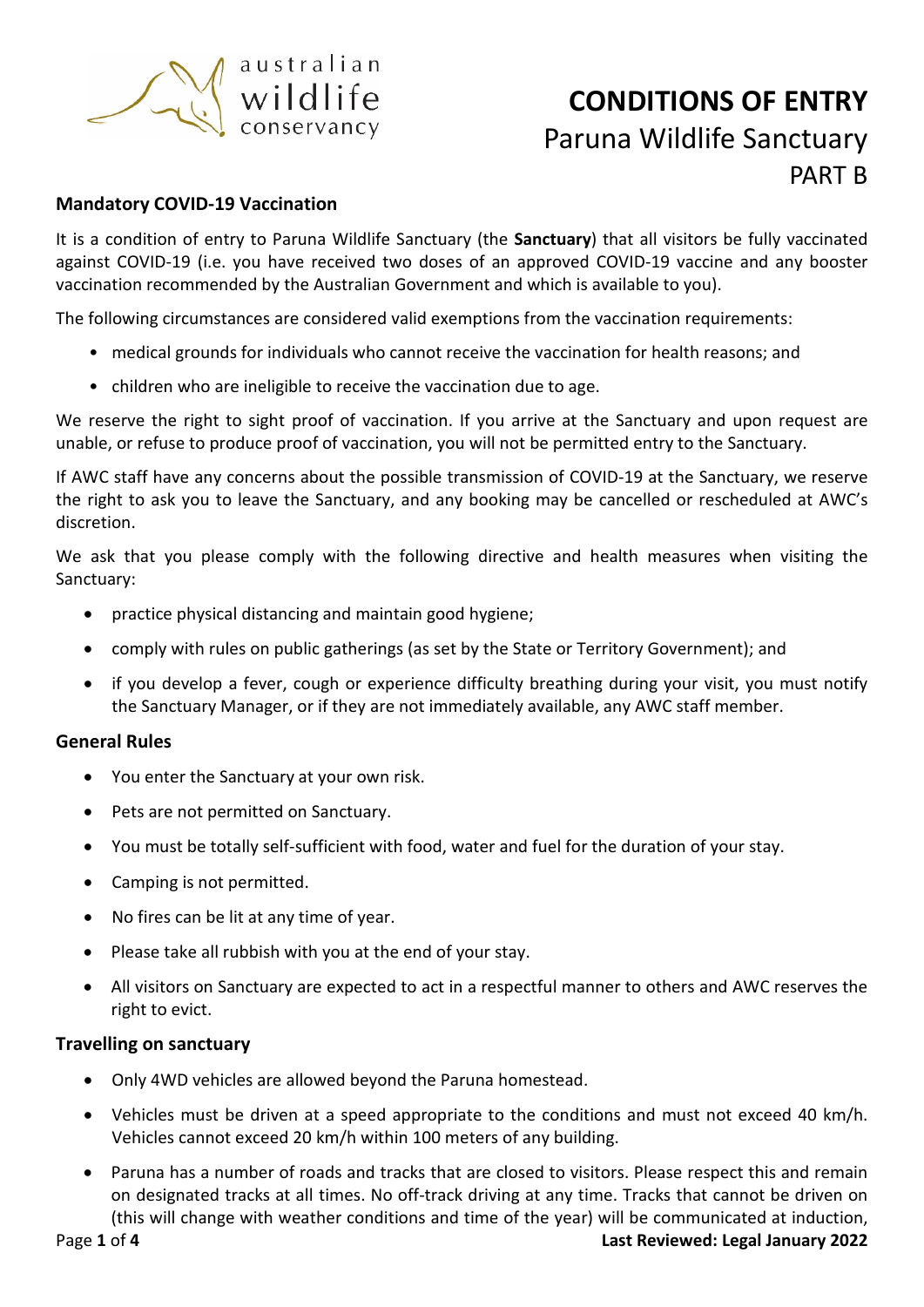

marked on vehicle maps or on white board.

• You must not disturb, damage or remove any heritage or sacred sites or objects.

## **Safety Rules**

- All visitors must sign the **Visitor Log** (Part C) upon arrival.
- Children under 18 years old must be under the supervision of an adult.
- Do not bring firearms or traps onto the sanctuary.
- Visitors are advised to carry means of communication such as a Telstra personal phone, satellite phone, UHF radio, spot-tracker and/or EPIRB.
- Persons travelling away from the homestead by vehicle must carry a map, sufficient water (up to 20 litres per vehicle with an additional 10 litres for every person above two), first aid kit and personal Telstra phone/UHF/VHF radio/means of communication. People travelling on foot must carry sufficient water with regard to the weather conditions.
- You must be totally self-sufficient with water as the sanctuary water is untreated.
- No person shall enter the workshop or any non-accommodation related buildings or use or implement any AWC machinery without the appropriate training and permission of the Sanctuary Manager.
- If threatened by a large animal, keep your distance, do not interact and leave the area. Do not feed any animals.
- All wildfires, accidents, injuries and near misses must be reported immediately to the Sanctuary Manager. All persons on sanctuary have a legal responsibility to report any hazards to AWC staff.
- You are the person primarily responsible for your own safety.

#### **What to do in an emergency**

• Refer to **Emergency Contact** (Part A2), **Map-Directions** (Part A3) and **First Aid Kits** located in the AWC vehicles, workshops and homestead.

# **Photography and filming**

- You may take photos or film on an AWC sanctuary for private or personal use only.
- Drones are prohibited.
- Copies of photos or film taken on an AWC sanctuary may be requested by AWC, and you must consent to publication by AWC if requested by AWC.
- If you would like to make photos or footage that you take on an AWC sanctuary publicly available, provide them to a third party to publish, or use them for commercial purposes, you must obtain written consent from AWC prior to your visit.
- Please contact AWC's Communications Manager on 08 9380 9633 to request approval.

# **Disclaimer**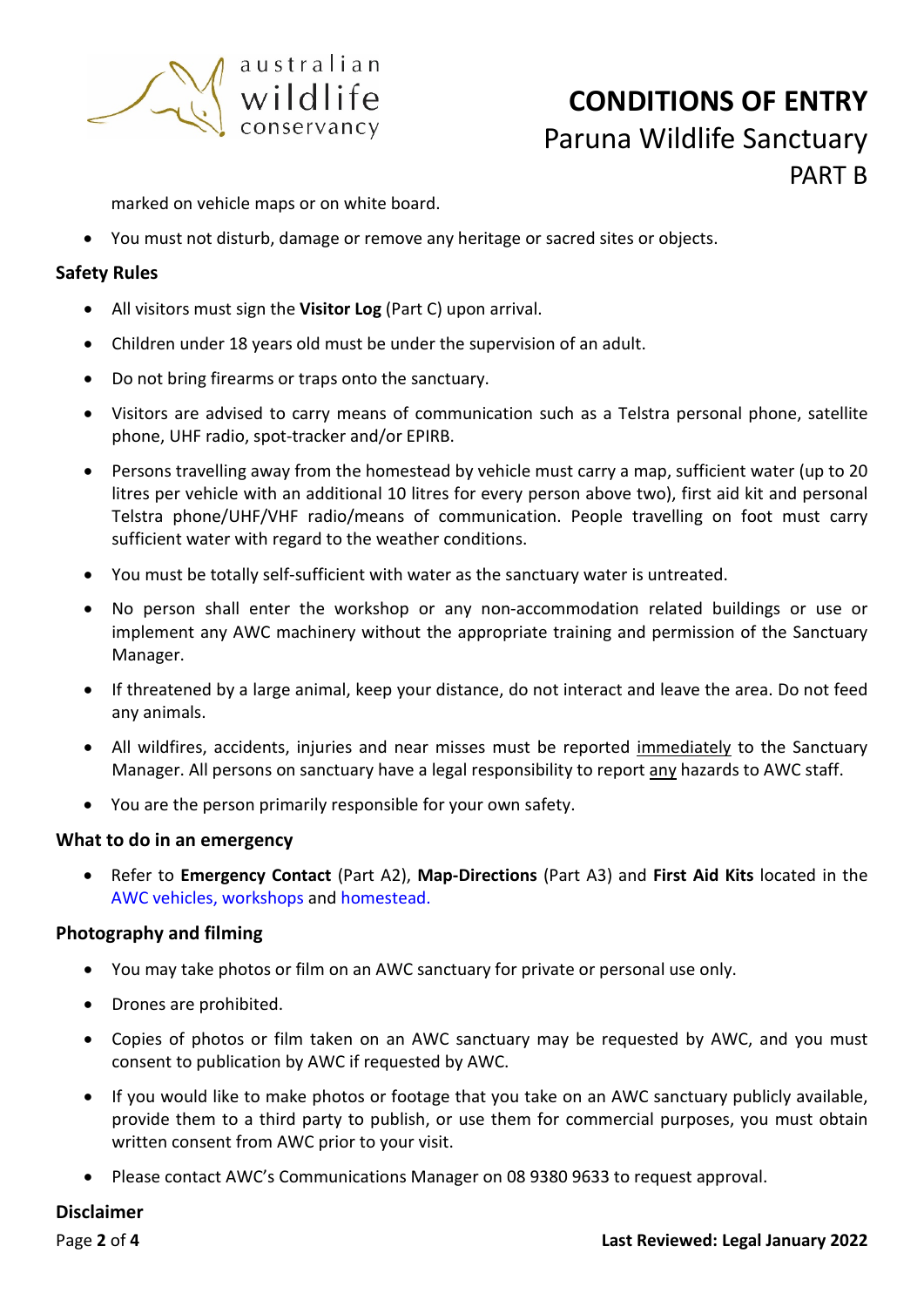

- 1. There are risks inherent in entering Paruna (the **Sanctuary**), including, but not limited to:
	- Motor vehicle accidents and break downs;
	- Getting lost or stranded in remote areas;
	- Snake bites, heat stress, heat stroke (exposure);
	- Encountering large animals (for example, kangaroos, emus)
	- bites, stings or allergies to food, plants or animals;
	- risk of illness or injury from drinking untreated water;
	- slipping, tripping and falling;
	- falling tree branches; and
	- encountering bush fires, wild fires and lightning strikes.

Please refer to the Safety Rules.

- 2. You, by your entry onto the Sanctuary, accept the inherent risks of which a prudent person should be aware. You must act in a responsible manner while on the Sanctuary.
- 3. AWC takes all reasonable steps to provide you with a safe and enjoyable environment. However, AWC will not be liable:
	- 3.1 to any person in respect of the loss of life or personal injury to any person, whether that loss, damage or personal injury is caused by any person's negligence (including the negligence of AWC) or otherwise; or
	- 3.2 for any direct, indirect or consequential loss (including economic loss), damage or theft of property however it arises (in negligence or otherwise) at the Sanctuary,

except where such injury, loss or damage is a direct result of a failure by AWC to comply with the consumer guarantees (in which case clause 5 will apply).

- 4. Under the Australian Consumer Law, visitors are entitled to the benefit of non-excludable consumer guarantees that apply to the provision of both goods and services. AWC will ensure that any goods and services supplied or provided to visitors in accordance with this agreement comply with these consumer guarantees.
- 5. Where it is fair and reasonable for AWC to limit its liability for consumer guarantees, AWC's liability for any failure to comply with the consumer guarantees shall be limited to (at AWC's option):
	- 5.1 In the case of goods, to resupplying those goods or paying the cost of repairing or replacing those goods; and